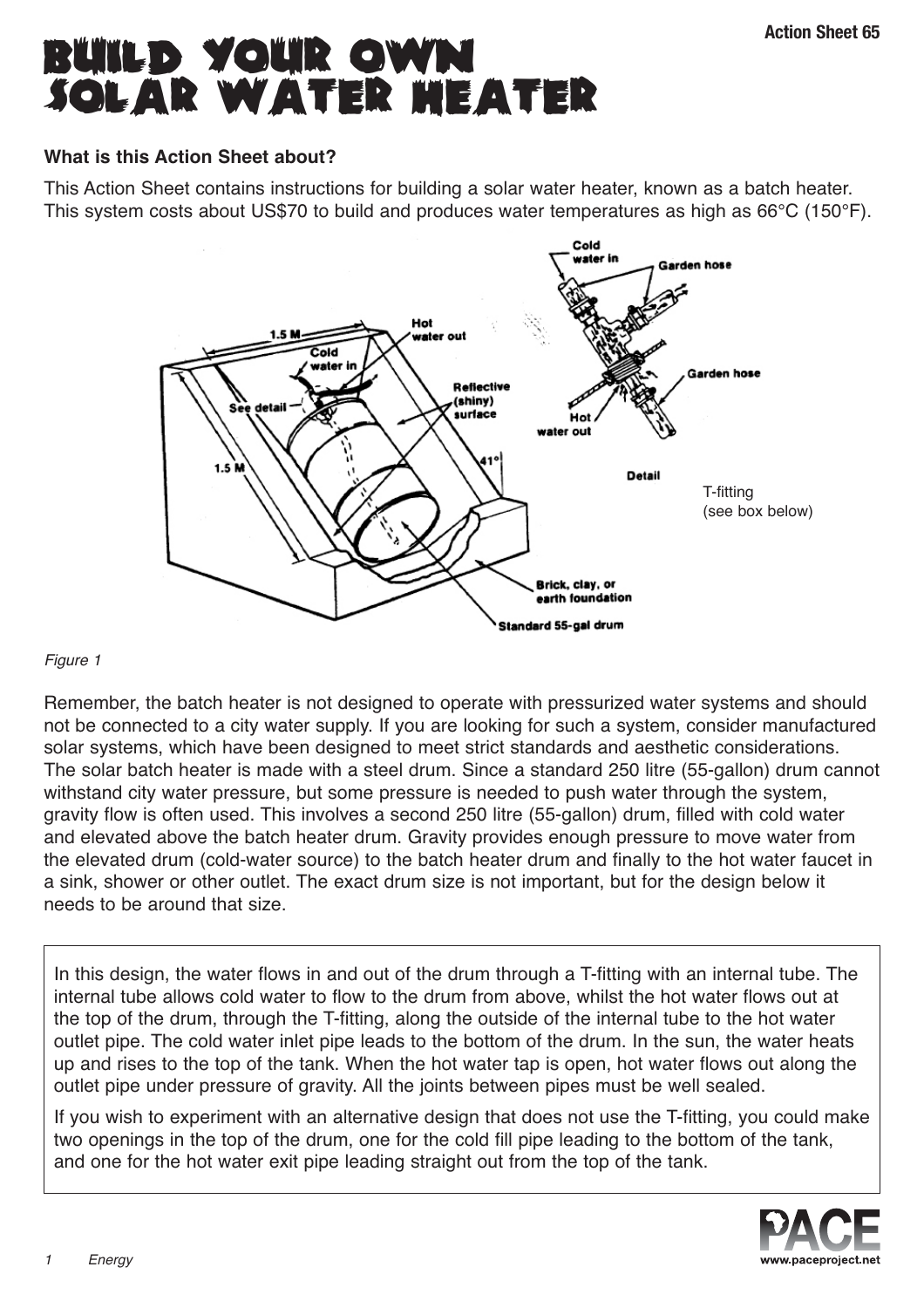Follow these simple instructions to build your own solar batch water heater.

#### **LIST OF MATERIALS**

- 250 litre (55-gallon) drum (Be sure the drum has not contained any toxic materials.)
- Flat-black paint (made to adhere to metal surfaces)
- 75 (approx.) concrete blocks for frame
- Foil-faced insulation, two 1.22m x 2.44m (4 ft x 8 ft) sheets (Do not use polystyrene sheets  $$ they will melt. Use Thermax, Rmax or another isocyanurate insulation.)
- Reinforced garden hose or automotive heater hose, 3 sections 1.3cm (½-inch) inside diameter
	- a 91cm (3-ft) section for inside drum
	- a section leading to the cold water inlet valve **\***
	- a section leading to the hot water outlet valve **\***
- Hose clamps, 3
- 1.9cm (¾-inch) fitting, copper or CPVC \*\* (1.9cm x 1.3cm (¾-inch x ½-inch). 1.3cm sweat ( 1 ⁄2-inch sweat)
- Pipe, copper or CPVC **\*\*** (30.5cm (1 ft) long, 1.3cm, (1/2-inch) outside diameter)
- $\bullet$  1.52m x 1.52m (5ft x 5ft) sheet of window glass
- Duct tape or reflective tape 5cm (2 inches) wide
- "Rat tail" file, rotary grinder or other tool for grinding
- Solder
- Cement
- $\bullet$  4 sections of plywood or other wood 2.5cm x 15.2cm x 1.52m (1 inch x 6 feet x 5 feet) each
- 4 pipe clamps or c clamps

**\***Hose lengths vary depending on distances from the system to the cold water inlet and the hot water outlet.

**\*\***If you use plastic pipe instead of copper, be sure to get CPVC, not PVC. PVC cannot withstand as high temperatures as CPVC.

#### **WASH AND PAINT THE DRUM**

1. Wash the inside of the 250 litre (55-gallon) drum. Use a bleach/water solution to get rid of any mildew; then rinse thoroughly.

A word of caution: do not use a drum that has contained any toxic materials. Some toxic substances cannot be washed away and could poison your whole family

2. Once the drum is clean and dry, paint the exterior with a flat-black paint made to adhere to metal surfaces.

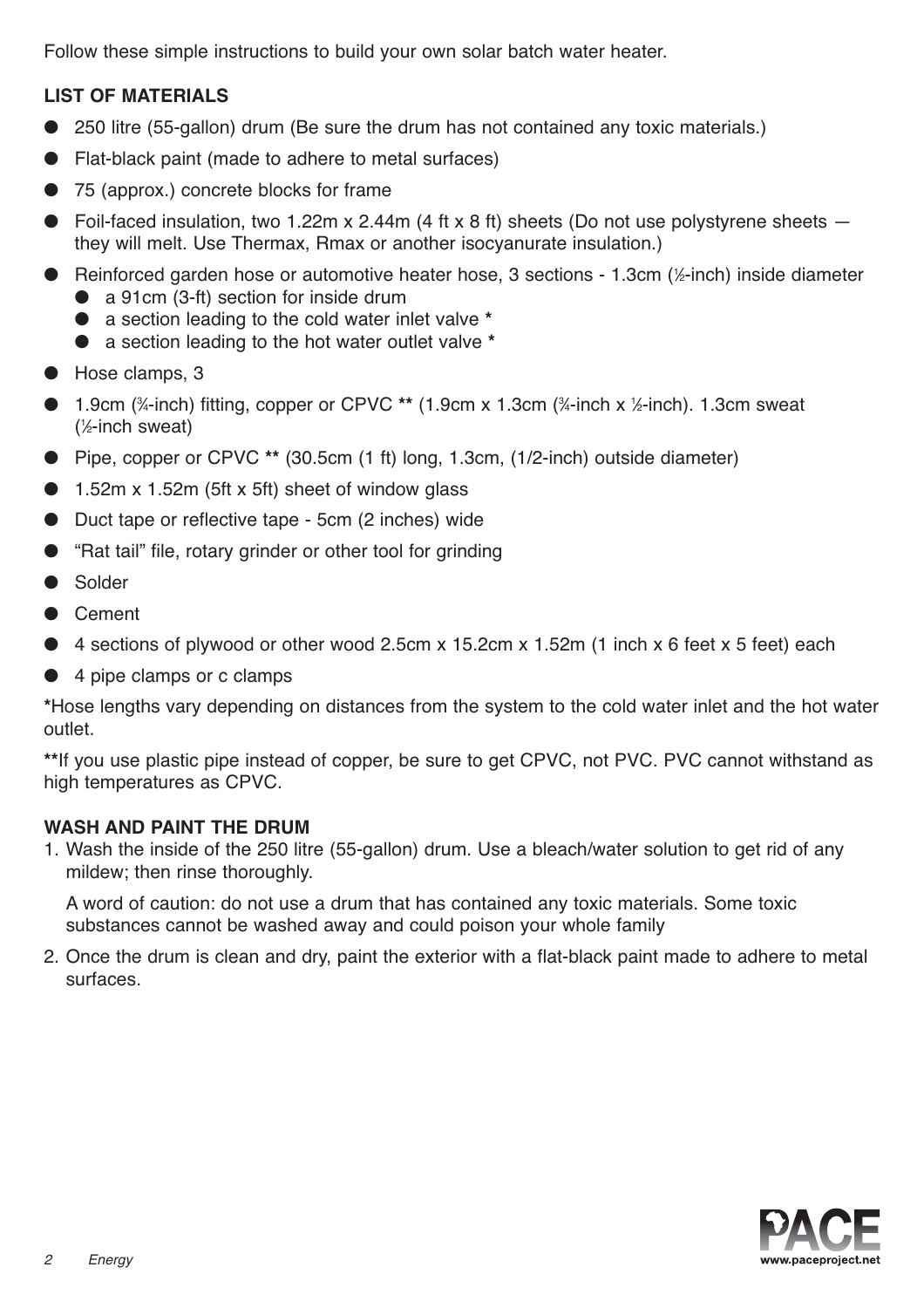#### **CONSTRUCT THE CONCRETE-BLOCK FRAME**

- 1. Site your system where it can receive as much sunshine as possible and is not shaded by trees or other structures. The drum itself should face due north (for the Southern hemisphere)\* and should be tilted. (See NOTE in step 12 for more about this).
- 2. To build the walls of the frame, mark off an area 1.52cm x 1.52m (5 ft x 5 ft) square. For a secure foundation, dig a trench three or four inches deep and lay the first square of blocks in the trench. You need to lay some blocks lengthwise and some crosswise to fit the dimensions. Pack the soil around them.
- 3. Add a second layer of blocks atop the first.
- 4. Set the third row of blocks on only three walls (west, south and east) to begin the incline of the west and east walls (see Figure 1).

Starting on the west wall, set the first block about ½ block-length in from the north end. Continue setting blocks around the south and east walls, ending ½ block-length in from the north end.

- 5. Set a fourth row of blocks, decreasing another ½ block-length at the north end of the east and west walls, and so on, until the frame is seven blocks high.
- 6. At the sixth level, leave a space in the south wall (back) for the outlet hose and another space in the east wall for the inlet hose.

#### **FINISH THE WEST AND EAST WALLS OF THE FRAME**

The tops of the west and east walls have a step-like shape. To create a flat incline for the glass cover to rest on, fill in the "steps" with cement.

- 1. To make braces to support the cement while it dries, use 2.5cm x 15.2cm x 1.52m (1 inch x 6 inch x 5 foot boards) (plywood or other wood). Lay one board along the inside face and another along the outside face of one of the inclined walls (lining up the top edge of the board with the top of the wall).
- 2. Hold the boards in place with pipe clamps or c clamps one at the top of the incline and one at the bottom.
- 3. Make a second brace along the other inclined wall.
- 4. Use ready-mix cement, mortar or a cement/sand mixture to fill in the step-like spaces, forming a smooth surface along the tops of the inclined walls.

The finished frame's east and west walls will have a 40-45 degree incline from top to bottom (south to north). (See Figure 1.)

NOTE: Depending on the latitude, you may want to adjust the walls' tilt so that the drum can be positioned to receive the maximum sunlight available. A good rule of thumb is to set the drum at an angle equal to the site latitude plus 15 degrees. In the example system, designed for Botswana, Africa (latitude 26 degrees), the drum has a 41-degree tilt  $(26 + 15 = 41$  degrees) towards the north.

#### **CUT AND INSTALL FOIL-FACED INSULATION**

Four sections of foil-faced insulation form a "dish" for the drum, sloping from the top of the block frame down into the centre of the enclosure.

- 1. Cut two sections mirror images of one another to fit on either side of the drum as shown in Figure 2. Dimensions are: 1.5m x 76cm x 1.04m x 90cm (4 ft. 11 in. x 2 ft. 6 in. x 3 ft. 5 in. x 2 ft. 11 in.) Cut side A-D on an angle as shown.
- 2. Cut a third section of insulation to fit under the top of the drum as shown in Figure 3. Dimensions are: 1.5m x 90cm x 58.5cm x 90cm (4 ft. 11 in. x 2 ft. 11 in. x 1 ft. 11 in. x 2 ft. 11 in.) Cut sides A-B and C-D on an angle as shown.

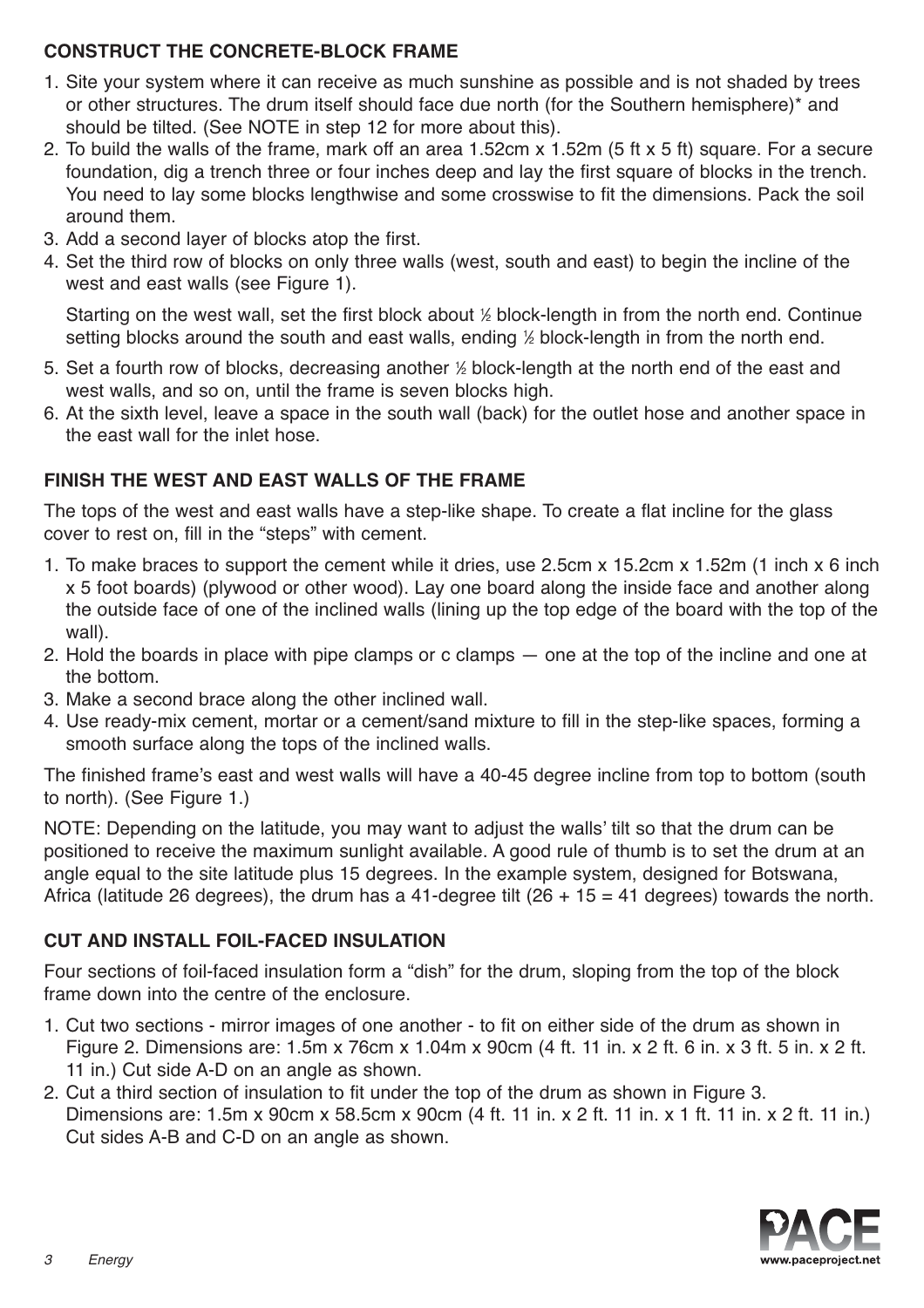- 3. Cut a fourth section of insulation to fit under the base of the drum as shown in Figure 3. Dimensions are: 55.9 cm x 1.5m x 55.9cm x 91.5 cm (1 ft. 10 in. x 4 ft. 11 in. x 1 ft. 10 in. x 3 ft) Again, cut sides A-B and C-D on an angle as shown.
- 4. Set the insulation inside the frame so that it slopes from the top of the blocks down into the centre of the enclosure. You may need to add dirt or sand to support the insulation (and the drum, once it is in place). Remember, the drum must be lower than the concrete frame in order for the glass cover to fit on top.
- 5. Use duct tape or reflective tape to hold the sections of insulation together. Do not worry if they overlap somewhat or do not meet exactly at the centre. The important thing is to form a curved "dish" to hold the drum.







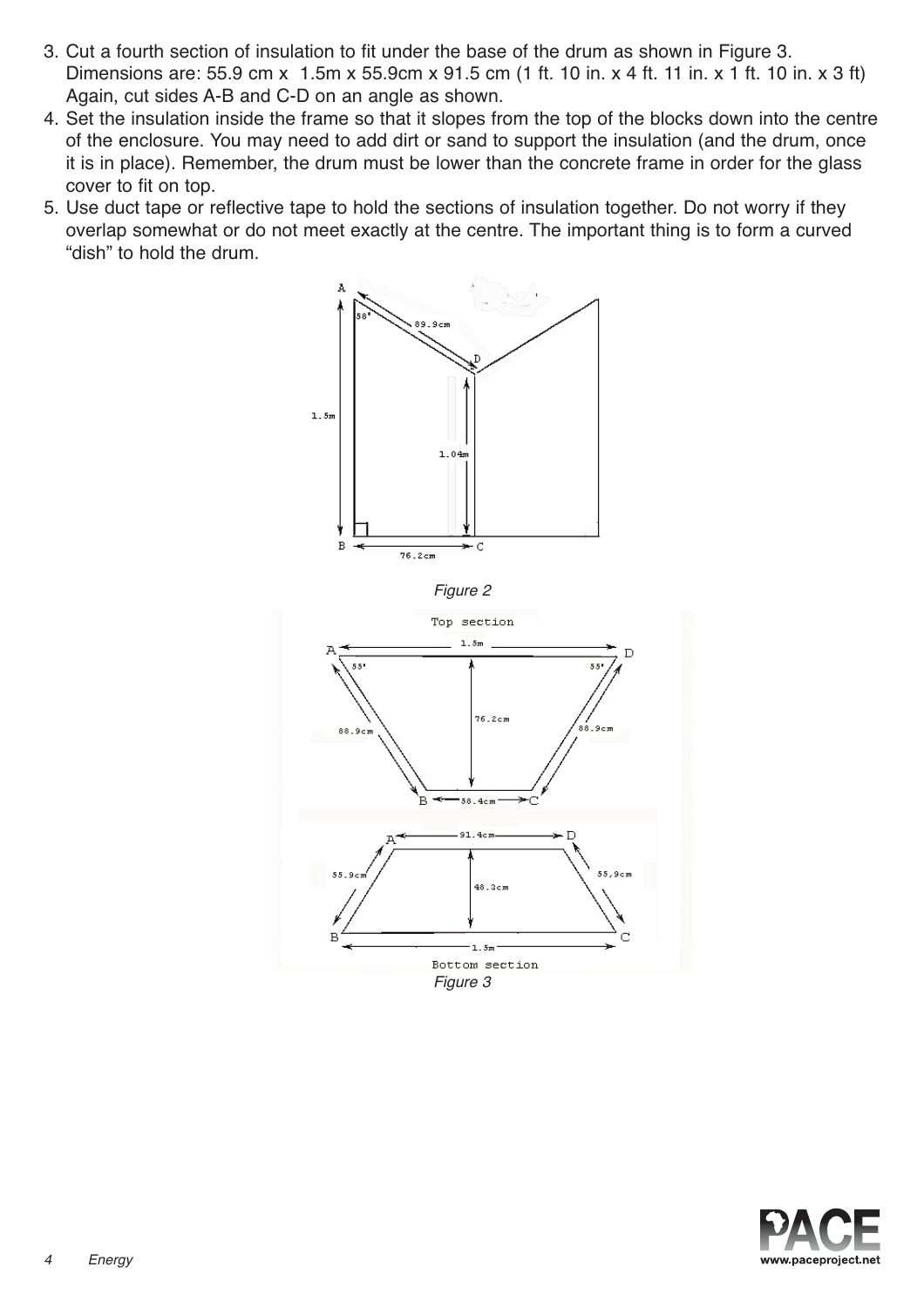### **CONNECT THE FITTING, PIPES AND HOSES**

- 1. Putting the internal pipe through the T-fitting: Cut a 17.8cm (7 inch) section of pipe (to be inserted through the fitting so that it protrudes about 5.1cm (2 inch) on either end). Before you can insert the pipe, you must use a "rat tail" file or rotary grinder to grind away the ridge inside the 1.3cm (½-inch) sweat at the top of the fitting (opposite the threaded end).
- 2. Closing off the top of T-fitting: Solder or sweat the pipe and fitting at the top 1.3cm (1 ⁄2-inch) joint.
- 3. Putting in the hot water outlet pipe: Cut a 3-inch section of pipe, insert it in the other (side) 1.3cm ( 1 ⁄2-inch) opening and, again, solder the joint.
- 4. Fitting the cold water inlet hose drum section: Use a hose clamp to attach a 91.4cm (3-foot) length of garden hose to the pipe at the threaded end of the fitting. This clamp must be tightened really hard so that the garden hose is pressed hard into the internal tube to keep the hot water from going up into the cold feed line when the hot water tap is open.
- 5. Putting the fitting in: Feed the hose into the drum's 1.9cm (¼-inch) hole and thread the fitting into the hole. (The drum will also have a 3.8cm (1-½-inch) bung hole. This hole should be plugged.)
- 6. Fitting the cold water inlet hose feed section: Use a hose clamp to attach a second section of garden hose to the pipe extending from the top of the fitting. This hose should be long enough to reach the inlet (cold) water supply.
- 7. Fitting the hot water outlet hose: Connect a third section of garden hose to the other (side) piece of 1.3cm (1 ⁄2-inch pipe). This hose should be long enough to reach the outlet (hot) water valve.

NOTE: If you wish to experiment with an alternative design which does not use a T-fitting, you could have two openings in the top of the drum, one for the cold fill line, which would lead to the bottom of the tank, and one for the hot water exit pipe. All the joints between pipes must be well sealed.

# **POSITION THE DRUM AND COMPLETE THE INSTALLATION**

- 1. Place the drum on top of the insulation so that the fitting and pipes are at the highest point of the drum. (The 3.8cm (1-½-inch) bung hole should be at the lowest point on the top of the drum.)
- 2. Mark where the inlet and outlet hoses need to pass through the insulation and out of the concrete frame. Cut holes and feed the hoses through.
- 3. Connect the hose leading out the top pipe to the cold water inlet; connect the hose leading out the side pipe to the hot water outlet.
- 4. Open the cold water inlet valve and fill the drum with water. Check for leaks and tighten any clamps if necessary.
- 5. Place the glass cover over the frame.

# **OPERATING THE SYSTEM**

Your solar batch heater is not under city water pressure, but does need some pressure to move water through it. If you use a second 250litre (55-gallon) drum, filled with cold water and elevated above the batch heater drum, gravity provides that pressure. The top drum can be filled by hand using a bucket or with a hose attached to the mains water supply.

As you open the outlet valve and draw hot water out of the batch heater drum, gravity draws cold water down from the elevated drum. When you close the outlet valve, the drum is sealed. Water in the batch heater drum prevents water in the elevated drum from continuing to flow down.

Since heat rises, the hottest water collects at the top of the drum. That is why the outlet hose extends only a few inches into the top of the drum  $-$  to draw off the hottest water when you open the outlet valve. The inlet hose extends to the bottom of the drum, so that the cold water coming in does not mix with and cool the hot water at the top.

Try to schedule your hot water use for late afternoon and early evening when water in the batch heater will be hottest. Then you could check the top drum each morning and fill it with water as required.